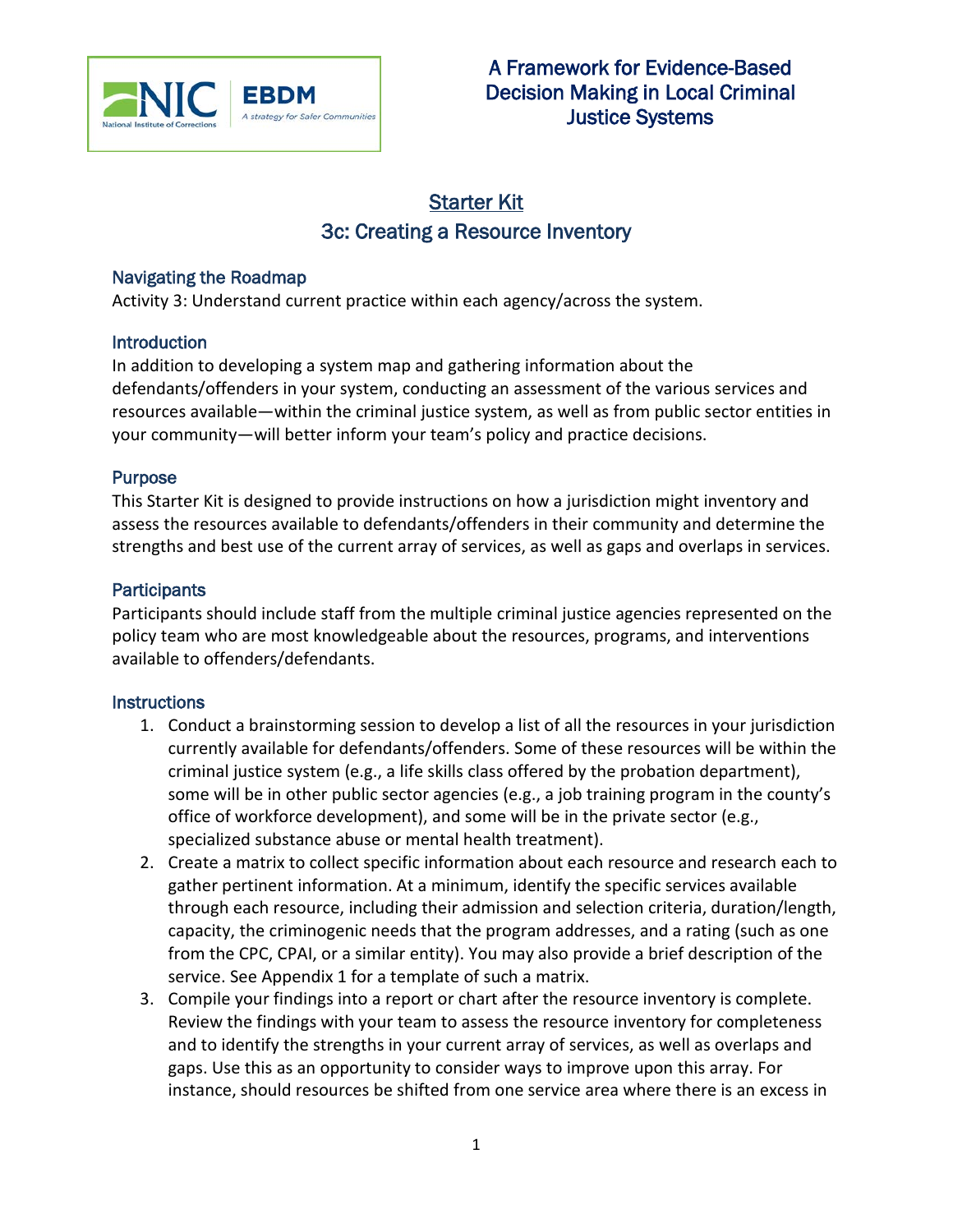service (e.g., where resources are devoted to non-criminogenic needs) to other areas where there are gaps? Appendix 2 provides a list of criminogenic needs and considerations around dosage, intensity, and duration of programming by risk level for adult offenders.

4. Consider developing a directory of your resources so you can share this information with pertinent stakeholders in your jurisdiction (e.g., probation officers, prosecutors, defenders, judges).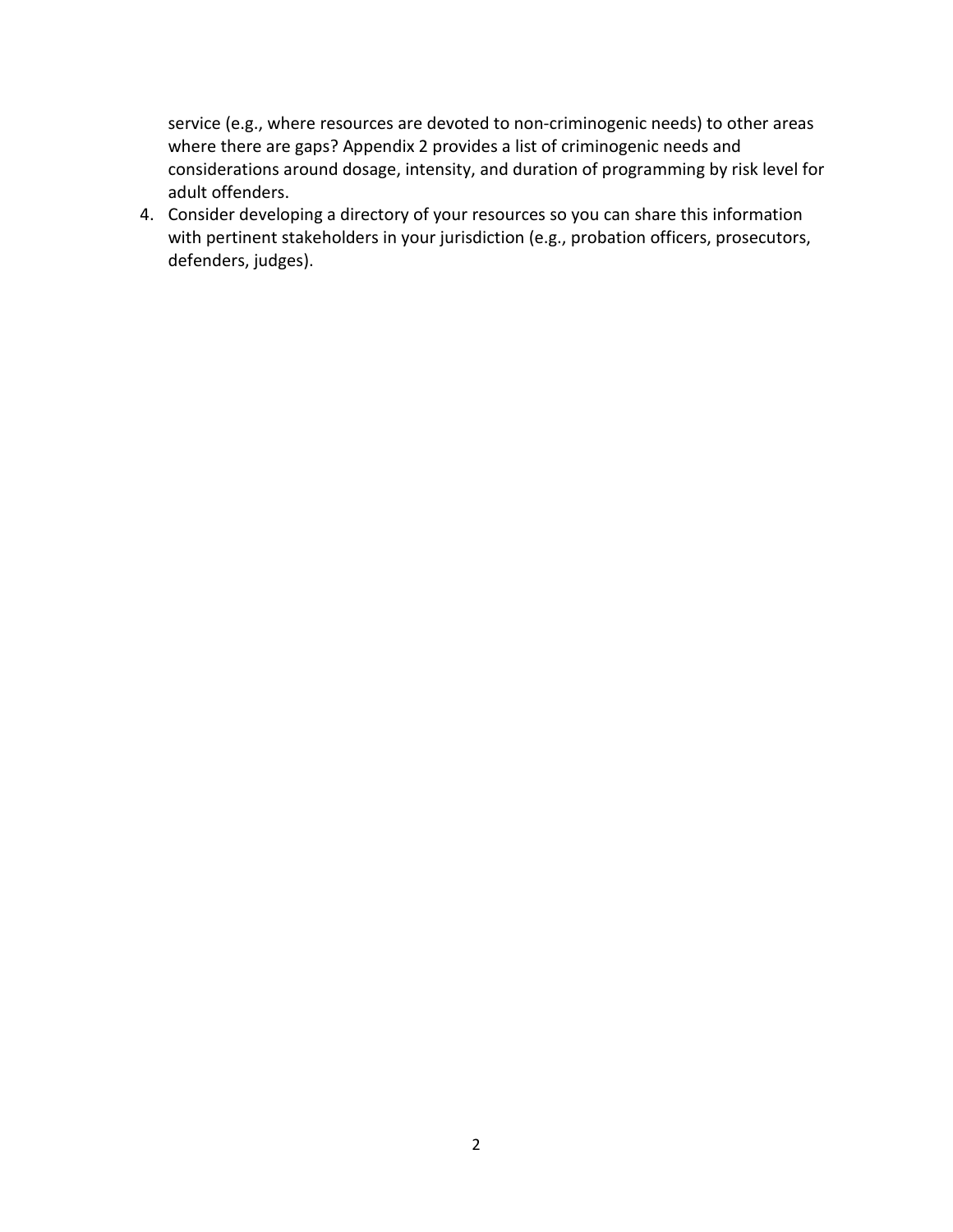# Example: Yamhill County, Oregon, Correctional Programming Options (Abbreviated version of full document)

| <b>Community-Based Programs</b>           |                                                                                                                                                                                                                                                                                                                                                                                                                                                  |  |  |  |
|-------------------------------------------|--------------------------------------------------------------------------------------------------------------------------------------------------------------------------------------------------------------------------------------------------------------------------------------------------------------------------------------------------------------------------------------------------------------------------------------------------|--|--|--|
| <b>Program Name</b>                       | <b>Moral Reconation Therapy (MRT)</b>                                                                                                                                                                                                                                                                                                                                                                                                            |  |  |  |
| <b>Brief Description</b>                  | Evidence-based program that encourages clients to develop prosocial thoughts and behaviors<br>Based on Curriculum-Based Motivation Group by Anne Fields of Portland, OR (2004)                                                                                                                                                                                                                                                                   |  |  |  |
| <b>Admission &amp; Selection Criteria</b> | Offenders sentenced to 6 months or greater<br>High and/or medium risk on the LSI-R<br>Potential candidates are identified through monthly review of the sentenced populations' risk factors<br>Only offered to male clients<br>Female clients complete Phase II AMCP in gender-specific group, as MRT not currently offered to female clients                                                                                                    |  |  |  |
| Program Length, Cycle &<br><b>Dosage</b>  | Groups typically meet once per week for 13 weeks<br>MRT consists of 13 chapters and homework assignments<br>Clients may not miss more than two MRT sessions; otherwise, they will be directed to start over with AMCP Orientation and Phase I<br>Length of program varies depending on client participation, motivation, and progress<br>Minimum total dosage = 19.5 hours class time; estimated at 13 groups (13 assignments) of 1.5 hours each |  |  |  |
| <b>Program Capacity</b>                   | Class size is 12 persons<br>Only one group offered at a time<br>Open group<br>Members start and finish individually                                                                                                                                                                                                                                                                                                                              |  |  |  |
| <b>Criminogenic Needs Addressed</b>       | Primary = Antisocial personality/Attitudes<br>Secondary = Alcohol/Drug                                                                                                                                                                                                                                                                                                                                                                           |  |  |  |
| <b>CPC (or other) Rating</b>              | This program has not been evaluated                                                                                                                                                                                                                                                                                                                                                                                                              |  |  |  |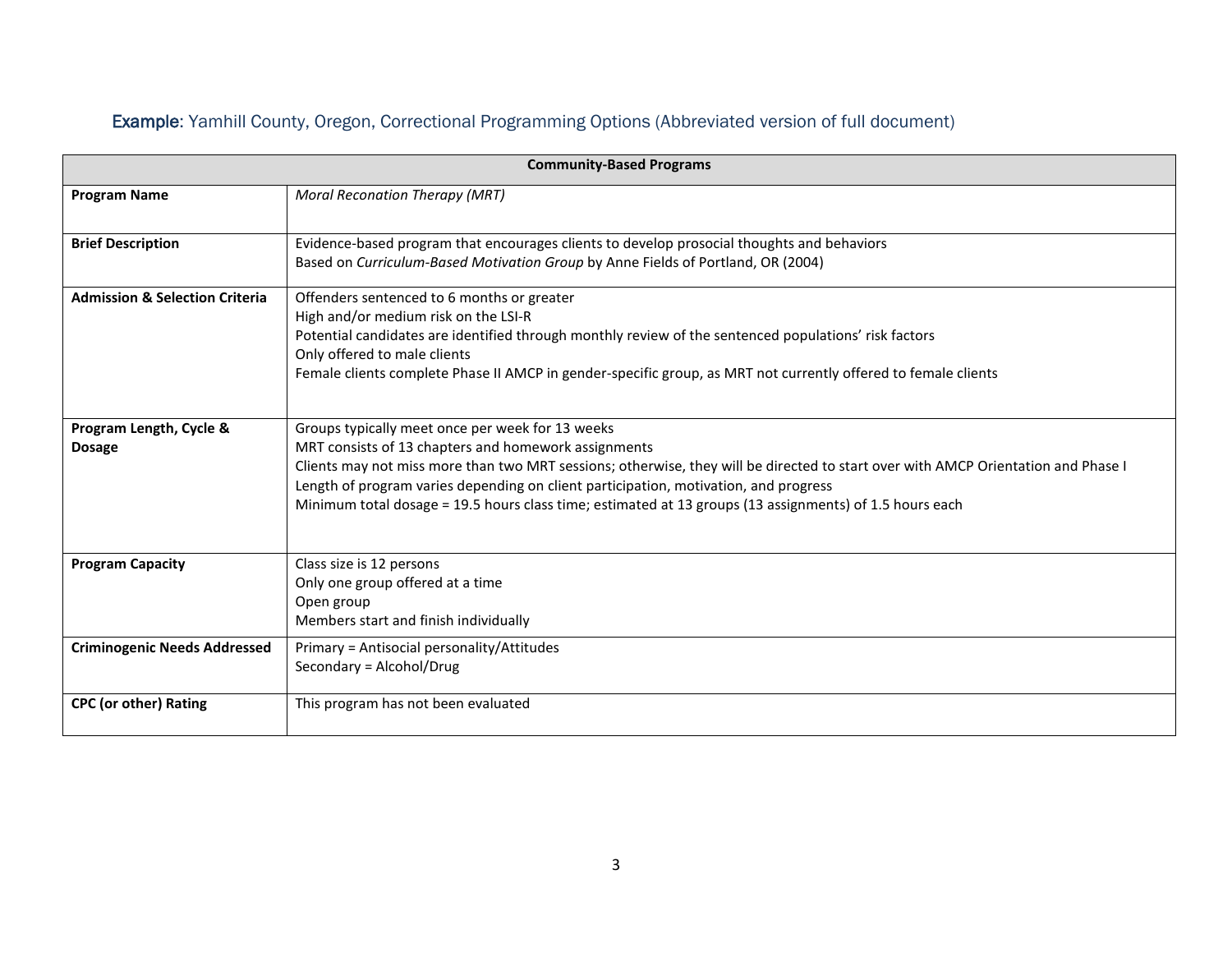| <b>Community-Based Programs</b> |                                                                                                                                                                                                       |  |  |
|---------------------------------|-------------------------------------------------------------------------------------------------------------------------------------------------------------------------------------------------------|--|--|
| <b>Program Name</b>             | Ready to Work (RTW)                                                                                                                                                                                   |  |  |
| <b>Brief Description</b>        | RTW is an ongoing job development program created to assist probation clients in developing the tools necessary to be successful in finding<br>employment.                                            |  |  |
|                                 | RTW includes a comprehensive intake interview, career identification, and goal setting; 40 hours of unpaid practical work experience; career<br>development workshops; and educational opportunities. |  |  |
| <b>Admission &amp;</b>          | Sentenced, unemployed offenders                                                                                                                                                                       |  |  |
| <b>Selection Criteria</b>       | High and/or medium risk on the LSI-R<br>Potential candidates are identified through monthly review of the sentenced populations' risk factors and/or court/PO referral as<br>sanction/intervention    |  |  |
| Program Length,                 | Four-tier system:                                                                                                                                                                                     |  |  |
| <b>Cycle &amp; Dosage</b>       | - Tier I (30 days): daily reporting                                                                                                                                                                   |  |  |
|                                 | - Tier II (11 classes): work groups through job source<br>- Tier III (until employment gained): independent (report once weekly)                                                                      |  |  |
|                                 | - Tier IV (90 days): job success                                                                                                                                                                      |  |  |
|                                 | In each tier, clients participate in the program five days per week, eight hours per day, unless otherwise directed.                                                                                  |  |  |
| <b>Program Capacity</b>         | 20 persons maximum for Tier I, 10 persons for Tier II, and 10 persons for Tier III                                                                                                                    |  |  |
|                                 | Daily reporting and/or 1-2 employment classes/appointments per week, depending on phase<br>Total 40 persons at any one time, in all three phases combined                                             |  |  |
|                                 |                                                                                                                                                                                                       |  |  |
| <b>Criminogenic Needs</b>       | Primary = Education/Employment                                                                                                                                                                        |  |  |
| <b>Addressed</b>                | Secondary = Antisocial patterns                                                                                                                                                                       |  |  |
| CPC (or other)<br>Rating        | This program has not been evaluated                                                                                                                                                                   |  |  |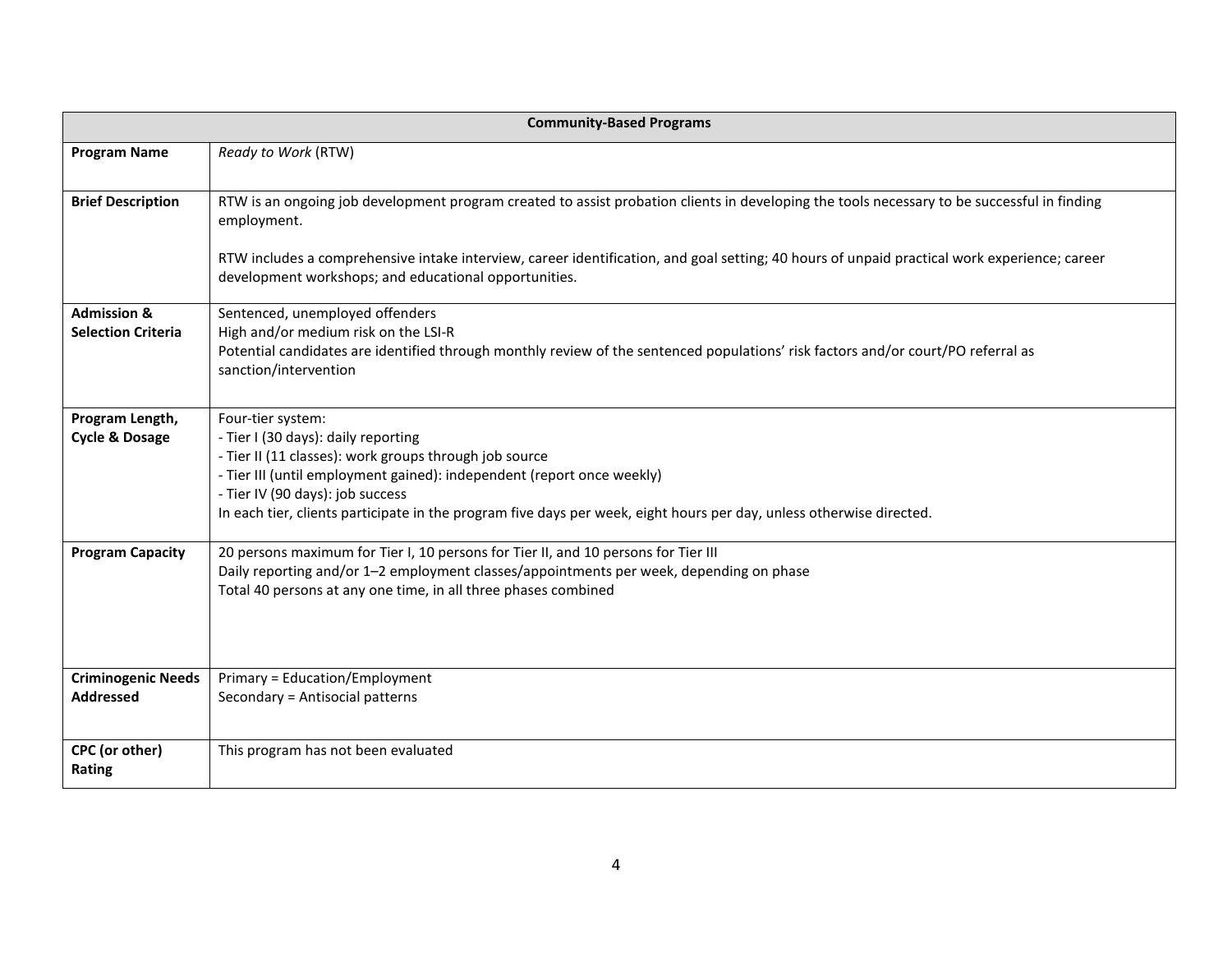## Additional Resources/Readings

CSOM. (2007). Section three: An overview of the steps in the planning and implementation process. *Enhancing the management of adult and juvenile sex offenders: A handbook for policymakers and practitioners* (pp. 29–56)*.* Retrieved from [http://www.csom.org/pubs/csom\\_handbook.pdf](http://www.csom.org/pubs/csom_handbook.pdf)

McGarry, P., & Ney, B. (2006). *Getting it right: Collaborative problem solving for criminal justice*. (NIC Accession No. 019834). Retrieved from <http://nicic.gov/Downloads/PDF/Library/019834.pdf>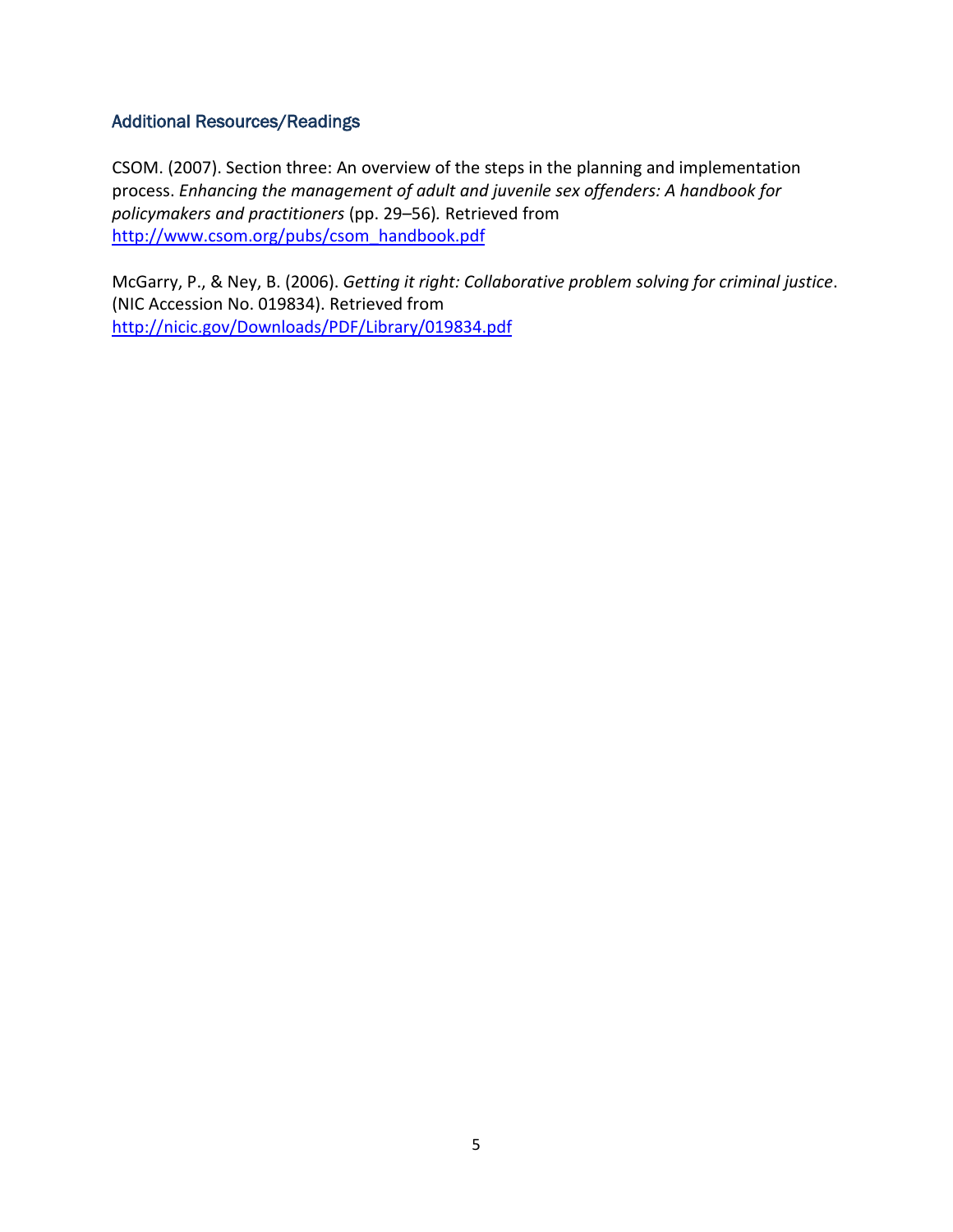# Appendix 1: Resource Inventory Matrix Template

| <b>Jail-Based Programs</b> |                          |                                                     |                                    |                         |                                               |                          |
|----------------------------|--------------------------|-----------------------------------------------------|------------------------------------|-------------------------|-----------------------------------------------|--------------------------|
| <b>Program Name</b>        | <b>Brief Description</b> | <b>Admission &amp;</b><br><b>Selection Criteria</b> | Program Length,<br>Cycle, & Dosage | <b>Program Capacity</b> | <b>Criminogenic Needs</b><br><b>Addressed</b> | CPC (or other)<br>Rating |
|                            |                          |                                                     |                                    |                         |                                               |                          |
|                            |                          |                                                     |                                    |                         |                                               |                          |
|                            |                          |                                                     |                                    |                         |                                               |                          |
|                            |                          |                                                     |                                    |                         |                                               |                          |
|                            |                          |                                                     |                                    |                         |                                               |                          |
|                            |                          |                                                     |                                    |                         |                                               |                          |

#### **County Name: Correctional Programming Options**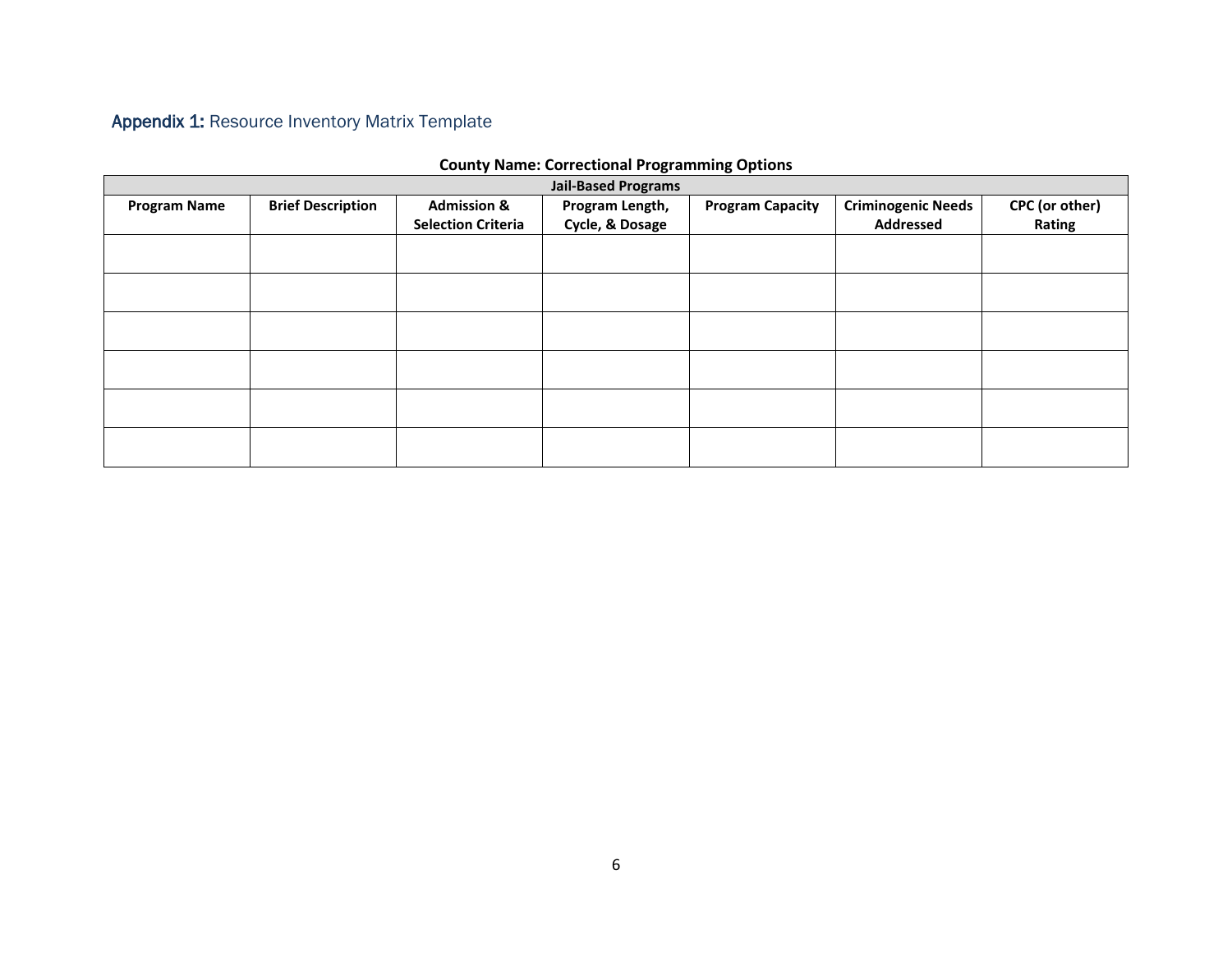## Appendix 2: Risk and Criminogenic Need Considerations



**Dosage, Intensity, and Duration by Risk Level for Adult Offenders[1](#page-0-0)**

#### **What Are the Criminogenic Needs and their Implications for Intervention?**

While the literature has slightly different ways of expressing criminogenic needs, generally they fall into the eight areas noted below. $2$ 

#### **Top 4 Criminogenic Needs**

| <b>Criminogenic Need</b>        | <b>Response</b>                                          |
|---------------------------------|----------------------------------------------------------|
| History of antisocial behavior  | Build non-criminal alternative behavior in risky         |
|                                 | situations                                               |
| Antisocial personality pattern  | Build problem solving, self-management, anger            |
|                                 | management, and coping skills                            |
| Antisocial attitudes, cognition | Reduce antisocial thinking; recognize risky thinking and |
|                                 | feelings; adopt alternative identity/thinking patterns   |
| Antisocial associates, peers    | Reduce association with antisocial others; enhance       |
|                                 | contact with prosocial others                            |

#### **Next Four Criminogenic Needs**

 $\overline{\phantom{a}}$ 

| <b>Criminogenic Need</b>                           | <b>Response</b>                                        |  |
|----------------------------------------------------|--------------------------------------------------------|--|
| Family and/or marital stressors                    | Reduce conflict; build positive relationships and      |  |
|                                                    | communication                                          |  |
| Lack of employment stability, achievement; lack of | Increase vocational skills; seek employment stability; |  |
| educational achievement                            | increase educational achievement                       |  |
| Lack of prosocial leisure activities               | Increase involvement in and level of satisfaction with |  |
|                                                    | prosocial activities                                   |  |

 $1$  Bourgon & Armstrong, 2005; for more information see the Coaching Packet on Effective Case Management, available at http://www.cepp.com/coaching.htm<br><sup>2</sup> Andrews, 2007; Andrews, Bonta, & Wormith, 2006, p. 11; for more information see the Coaching Packet on

<span id="page-6-0"></span>Implementing Evidence-Based Practices, available at<http://www.cepp.com/coaching.htm>